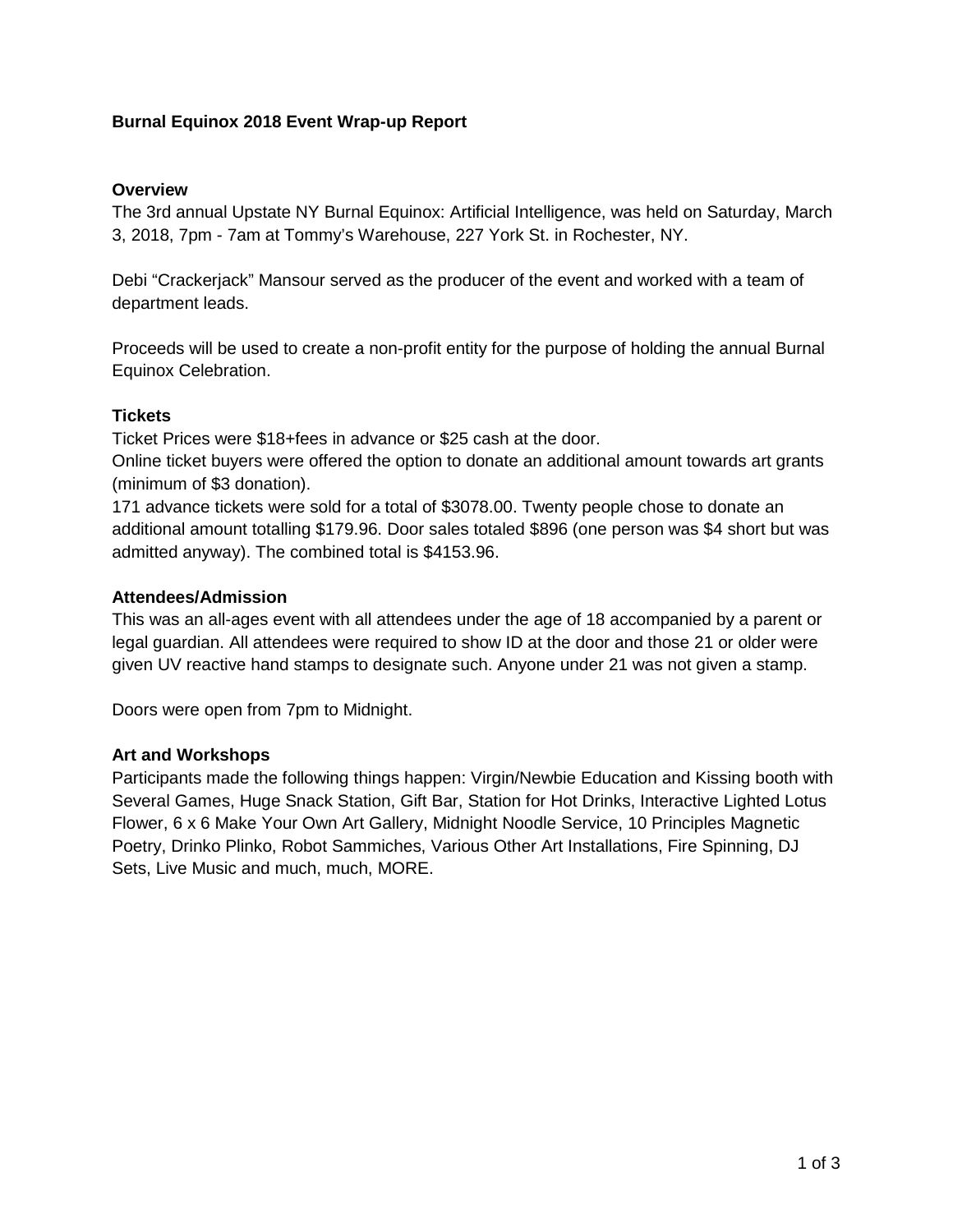## **Volunteerism**

The following persons volunteered as Lead Organizers:

|                   |                  | Head of department is also responsible for      |  |
|-------------------|------------------|-------------------------------------------------|--|
| <b>DEPARTMENT</b> | WHO              | recruiting volunteers                           |  |
|                   |                  | Set up ticket purchase, secure                  |  |
|                   |                  | location/permits/insurance, facilitate official |  |
| Logistics         | Crackerjack      | BM status, overall event production             |  |
|                   |                  | Map out parking plan and help participants      |  |
| Parking           | Doc Bob          | park                                            |  |
|                   | Cherry Bomb &    | Recruit/coordinate artists to bring their work  |  |
| Art               | Angela           | to the event, placement, onsite liaison         |  |
|                   |                  | Develop door plan, Check tickets/ID/Sign        |  |
| Door              | John & Elizabeth | waiver, hand out bracelets                      |  |
| Promo/Communicati |                  |                                                 |  |
| ons               | Crackerjack      | <b>FB/BM Site/Announce lists</b>                |  |
| Gift Bar          | Thomas & Sheck   | Bar bitch                                       |  |
|                   |                  | Recruit/coordinate DJs and other                |  |
|                   | Gregbird &       | performances, secure equipment, assist with     |  |
| <b>Music</b>      | Nataraj          | setup/tear down                                 |  |
|                   |                  | To get people to the right area for parking,    |  |
| Signage           | Crackerjack      | and then from parking to the door               |  |
| Greeting & Virgin |                  | Develop plan for fostering Burner Education     |  |
| Education         | Titsy & Mary     | and Greeting                                    |  |

### **Items of Note**

The purpose of this event was to celebrate the Equinox and foster relationships within our regional Burner community, as well as raise money to keep this celebration a viable annual event going forward. We were thrilled that many participants traveled from as far as 4 hours away to attend.

Unlike last year, the event purchased several items that will now be in inventory for future events. This increased expenses, but these items will be used in the future. As Burnal Equinox grows, the expenses will increase and we would like to have some funds set aside to accommodate the anticipated increases. In the future, as funds allow, we will look at offering art grants, reduced price tickets for leads, volunteers, and artists, etc.

The weather was not as cold as last year and we had several fire spinners as a result.

The LNT results were good this year as a result of being very specific with artists and participants that they would need a plan for any trash produced by their contributions.

There was one medical incident. A participant over-indulged in alcohol and became dehydrated. His son, who was also attending, decided to call 911. The Emergency Responders were very helpful and accommodating. He made a full recovery.